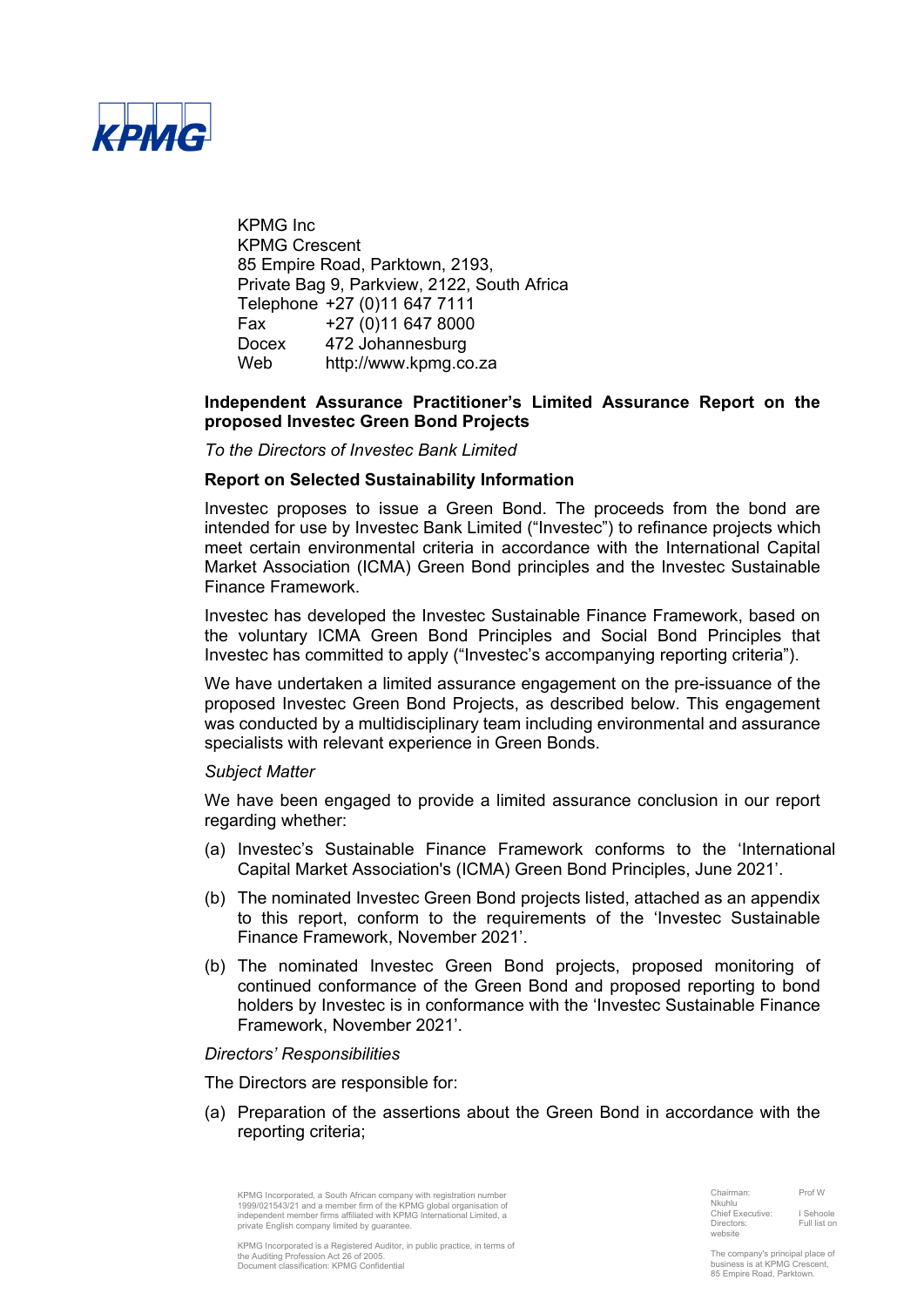

- (b) Design, implementation and maintenance of such internal controls as they determine are necessary to enable the assertion about conformance to the Green Bond Principles requirements of the Investec Green Bond that is free from material misstatements, whether due to fraud or error;
- (c) Prevention and detection of fraud and for identifying and ensuring that Investec complies with laws and regulations applicable to its activities; and
- (d) Implementing procedures designed to ensure that personnel involved with the preparation and presentation of the assertion about conformance to the Green Bond Principles and Investec's Sustainable Finance Framework requirements are properly trained, systems are properly updated and that any changes in reporting relevant to the assertion about conformance to the Green Bond Principles requirements encompass all significant business units.

#### *Inherent Limitations*

Our work was not designed to opine on the design, implementation or operating effectiveness of controls employed by Investec to ensure ongoing compliance with the Investec Sustainable Finance Framework and, accordingly, we do not express a conclusion thereon.

### *Our Independence and Quality Control*

We have complied with the independence and other ethical requirements of the *Code of Professional Conduct for Registered Auditors* issued by the Independent Regulatory Board for Auditors (IRBA Code), which is founded on fundamental principles of integrity, objectivity, professional competence and due care, confidentiality and professional behaviour. The IRBA Code is consistent with the corresponding sections of the International Ethics Standards Board for Accountants' *International Code of Ethics for Professional Accountants (including International Independence Standards)*.

KPMG Inc. applies the International Standard on Quality Control 1, and accordingly maintains a comprehensive system of quality control including documented policies and procedures regarding compliance with ethical requirements, professional standards and applicable legal and regulatory requirements.

#### *Practitioner's Responsibility*

Our responsibility is to express a limited assurance conclusion on the Investec Green Bond Projects based on the procedures we have performed and the evidence we have obtained. We conducted our assurance engagement in accordance with the International Standard on Assurance Engagements (ISAE) 3000 (Revised), *Assurance Engagements other than Audits or Reviews of Historical Financial Information*, issued by the International Auditing and Assurance Standards Board. That Standard requires that we plan and perform our engagement to obtain limited assurance about whether the Investec Green Bond Project information is free from material misstatement.

A limited assurance engagement undertaken in accordance with ISAE 3000 (Revised) involves assessing the suitability in the circumstances of Investec's use of its reporting criteria as the basis of preparation for the selected Investec Green Bond Projects, assessing the risks of material misstatement of the selected Investec Green Bond Projects whether due to fraud or error, responding to the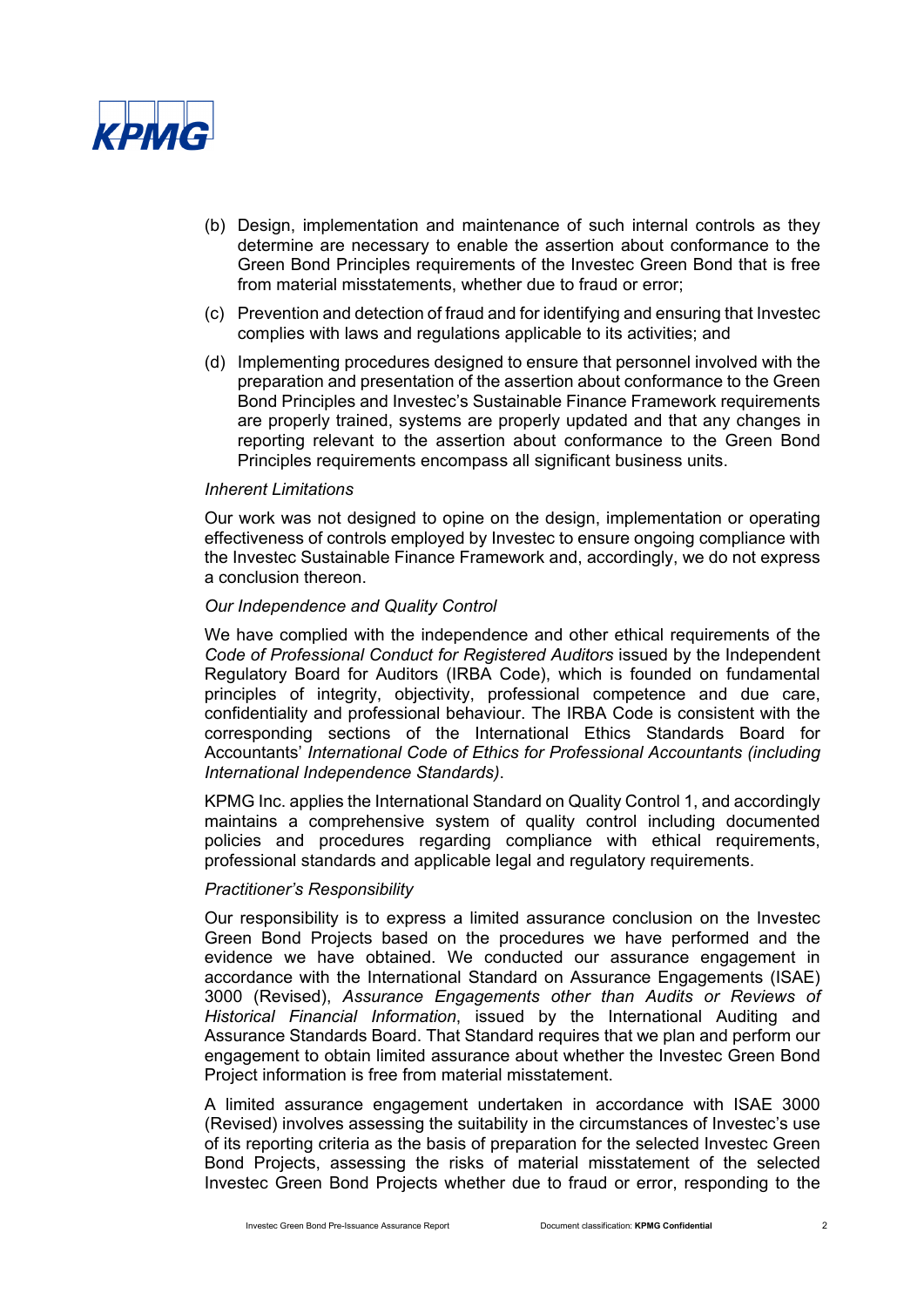

assessed risks as necessary in the circumstances, and evaluating the overall presentation of the selected Investec Green Bond Projects. A limited assurance engagement is substantially less in scope than a reasonable assurance engagement in relation to both risk assessment procedures, including an understanding of internal control, and the procedures performed in response to the assessed risks. The procedures we performed were based on our professional judgement and included inquiries, observation of processes followed, inspection of documents, analytical procedures, evaluating the appropriateness of quantification methods and reporting policies, and agreeing or reconciling with underlying records.

Given the circumstances of the engagement, in performing the procedures listed above we**:**

- Conducted interviews with management and key staff responsible for the Investec Green Bond to obtain an understanding of the processes, systems and controls in place in respect of the project evaluation and selection, use of proceeds, management of proceeds and reporting on the Green Bond;
- Examined the processes, systems and controls in place to evaluate and select projects and manage the use of proceeds;
- Inspected documentation which supports processes, systems and controls in place for the project evaluation and selection, use of proceeds, management of proceeds and reporting on the Green Bond;
- For all projects, inspected documentation which supports the projects being eligible for the Investec Green Bond against the 'Investec Sustainable Finance Framework, November 2021' and specific eligibility criteria;
- Reviewed the 'Investec Sustainable Finance Framework, November 2021' and compared this with the requirements of 'International Capital Market Association's (ICMA) Green Bond Principles, June 2021'.

The procedures performed in a limited assurance engagement vary in nature and timing, and are less in extent than for a reasonable assurance engagement. As a result, the level of assurance obtained in a limited assurance engagement is substantially lower than the assurance that would have been obtained had we performed a reasonable assurance engagement. Accordingly, we do not express a reasonable assurance opinion about whether Investec's selected Investec Green Bond Projects have been prepared, in all material respects, in accordance with the Investec accompanying reporting criteria.

### *Limited Assurance Conclusion*

Based on the procedures we have performed and the evidence we have obtained, we conclude that:

- (a) Nothing has come to our attention to indicate that the 'Investec Sustainable Finance Framework, November 2021' does not conform to the 'International Capital Market Association's (ICMA) Green Bond Principles, June 2021'.
- (b) Nothing has come to our attention to indicate that the Investec Green Bond projects listed, attached as an appendix to this report, do not conform to the requirements of the 'Investec Sustainable Finance Framework, November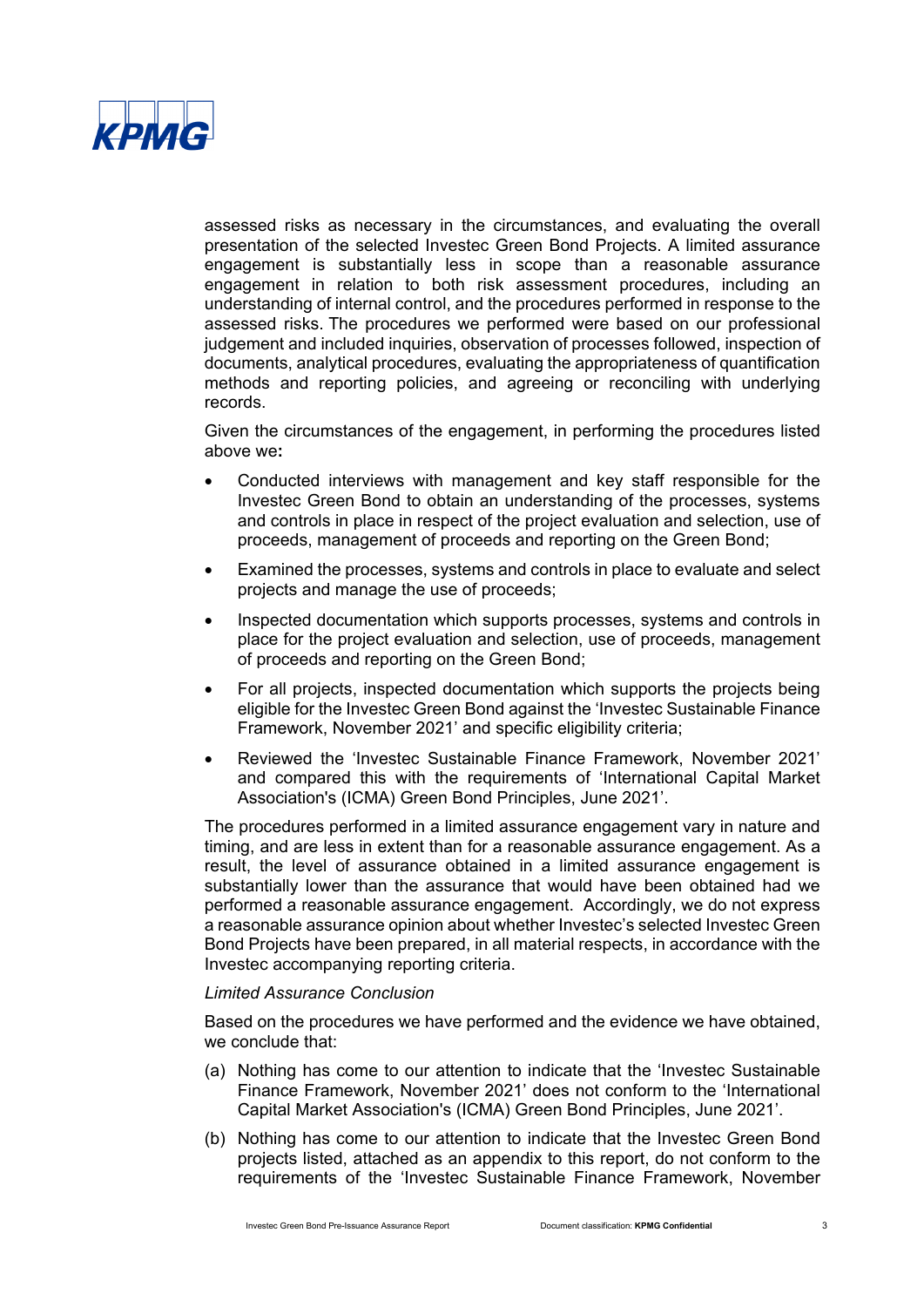

2021'.

(c) Nothing has come to our attention to indicate that the nominated Investec Green Bond projects, proposed monitoring of continued conformance of the Green Bond and proposed reporting to bond holders by Investec is not in conformance with the 'Investec Sustainable Finance Framework, November 2021'.

#### *Other Matters*

The maintenance and integrity of Investec's website is the responsibility of Investec management. Our procedures did not involve consideration of these matters and, accordingly, we accept no responsibility for any changes to either the information in the Report or our independent limited assurance report that may have occurred since the initial date of its presentation on Investec's website.

#### *Restriction of Liability*

Our work has been undertaken to enable us to express a limited assurance conclusion on the selected Investec Green Bond Projects to the Directors of Investec in accordance with the terms of our engagement, and for no other purpose. We do not accept or assume liability to any party other than Investec, for our work, for this report, or for the conclusion we have reached.

KPMG Inc.

Registered Auditor

Per<sup>/</sup>Neil Morris Chartered Accountant (SA) Registered Auditor **Director** 

23 November 2021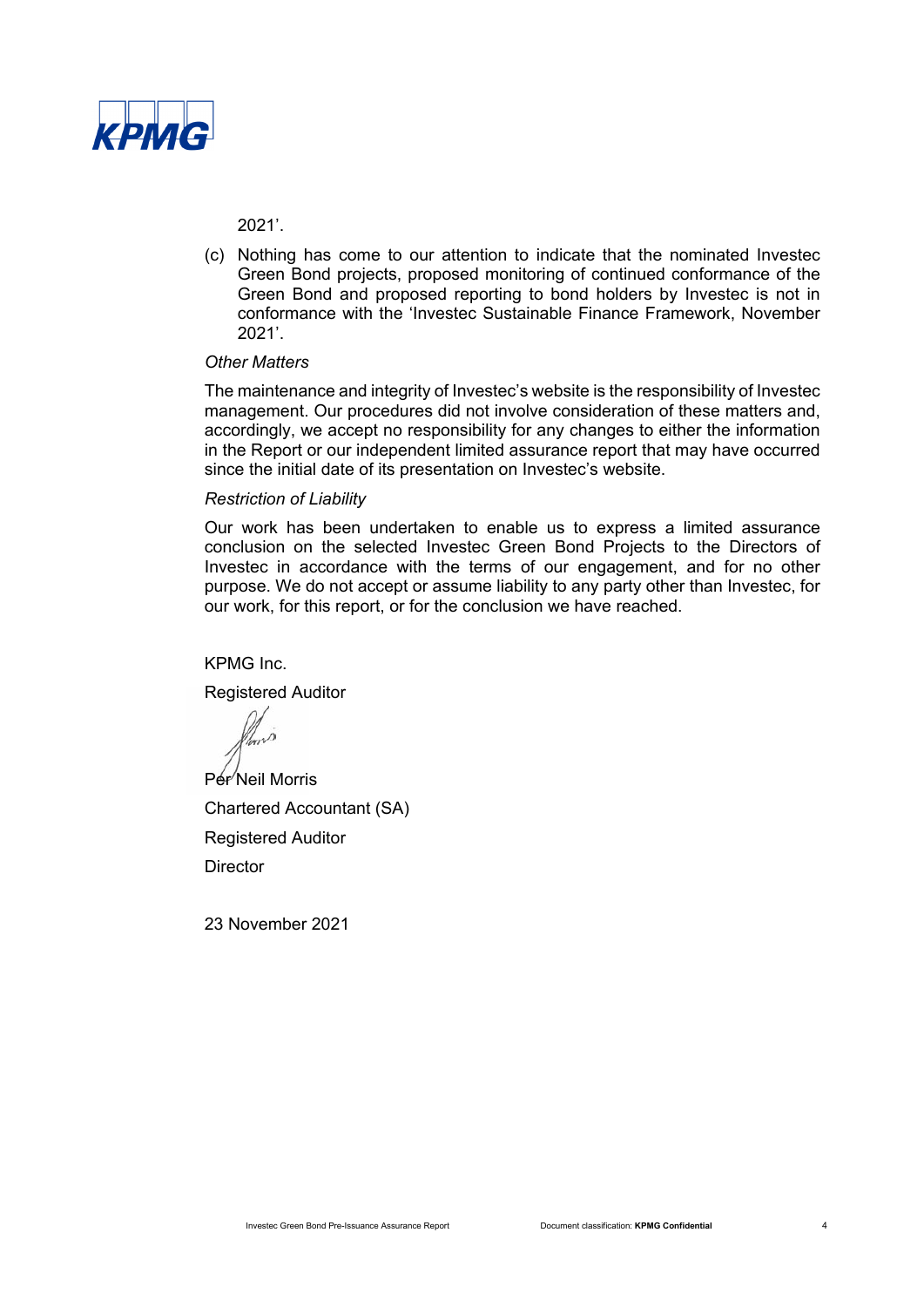# Investec's group sustainable finance framework

**Last updated | November 2021**

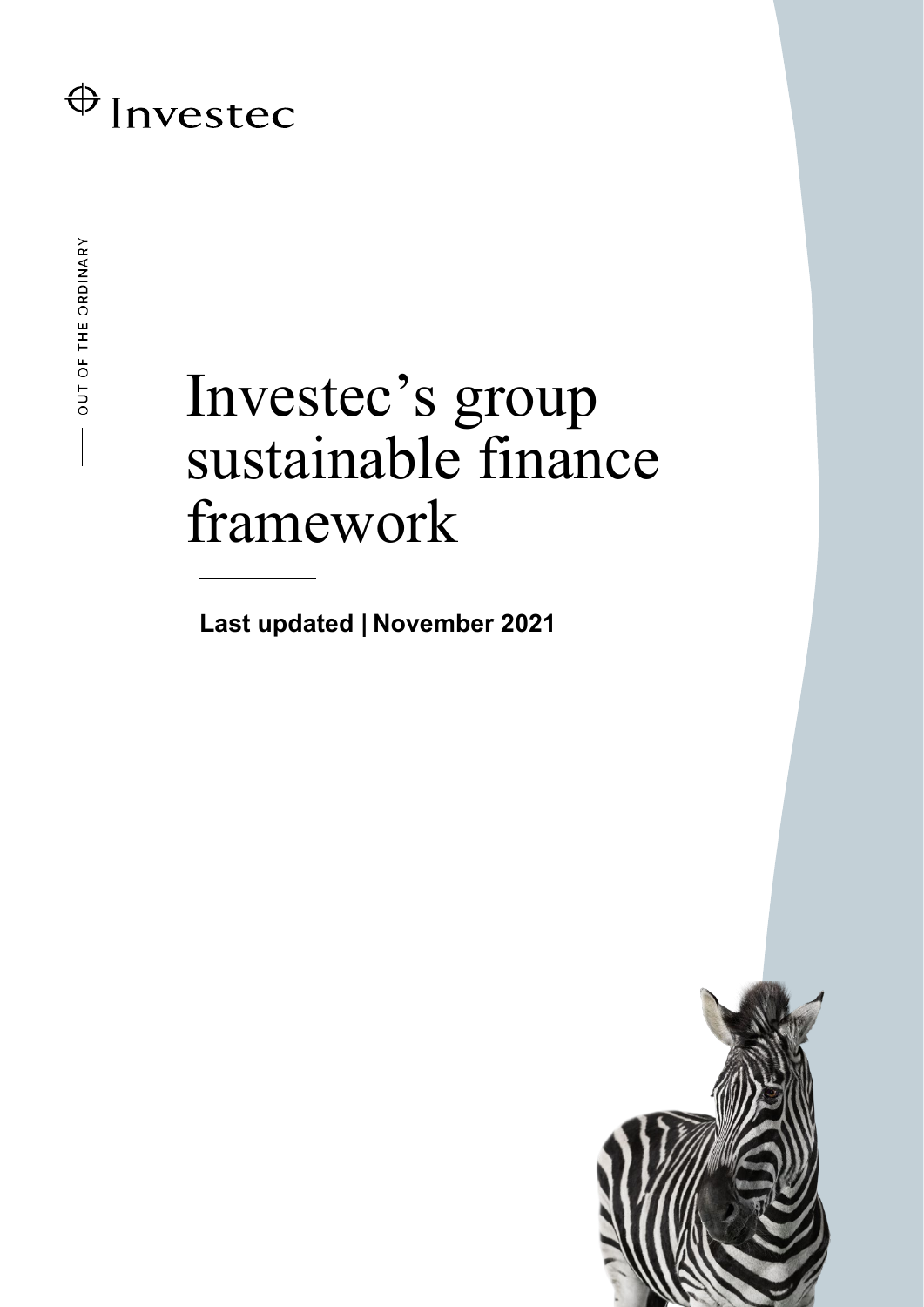# **Contents**

| 1 <sup>1</sup> |                 |  |  |
|----------------|-----------------|--|--|
|                | 1.1.            |  |  |
|                | 1.2.            |  |  |
|                | 1.3.            |  |  |
| 2.             |                 |  |  |
| 3.             |                 |  |  |
|                | 3.1.            |  |  |
|                | 3.2.            |  |  |
|                |                 |  |  |
|                |                 |  |  |
|                | 3.2.3.          |  |  |
| 4.             |                 |  |  |
| 5.             |                 |  |  |
|                | 5.1.            |  |  |
|                | 52 <sub>2</sub> |  |  |
| 6.             |                 |  |  |
| 7 <sub>1</sub> |                 |  |  |
| 8.             |                 |  |  |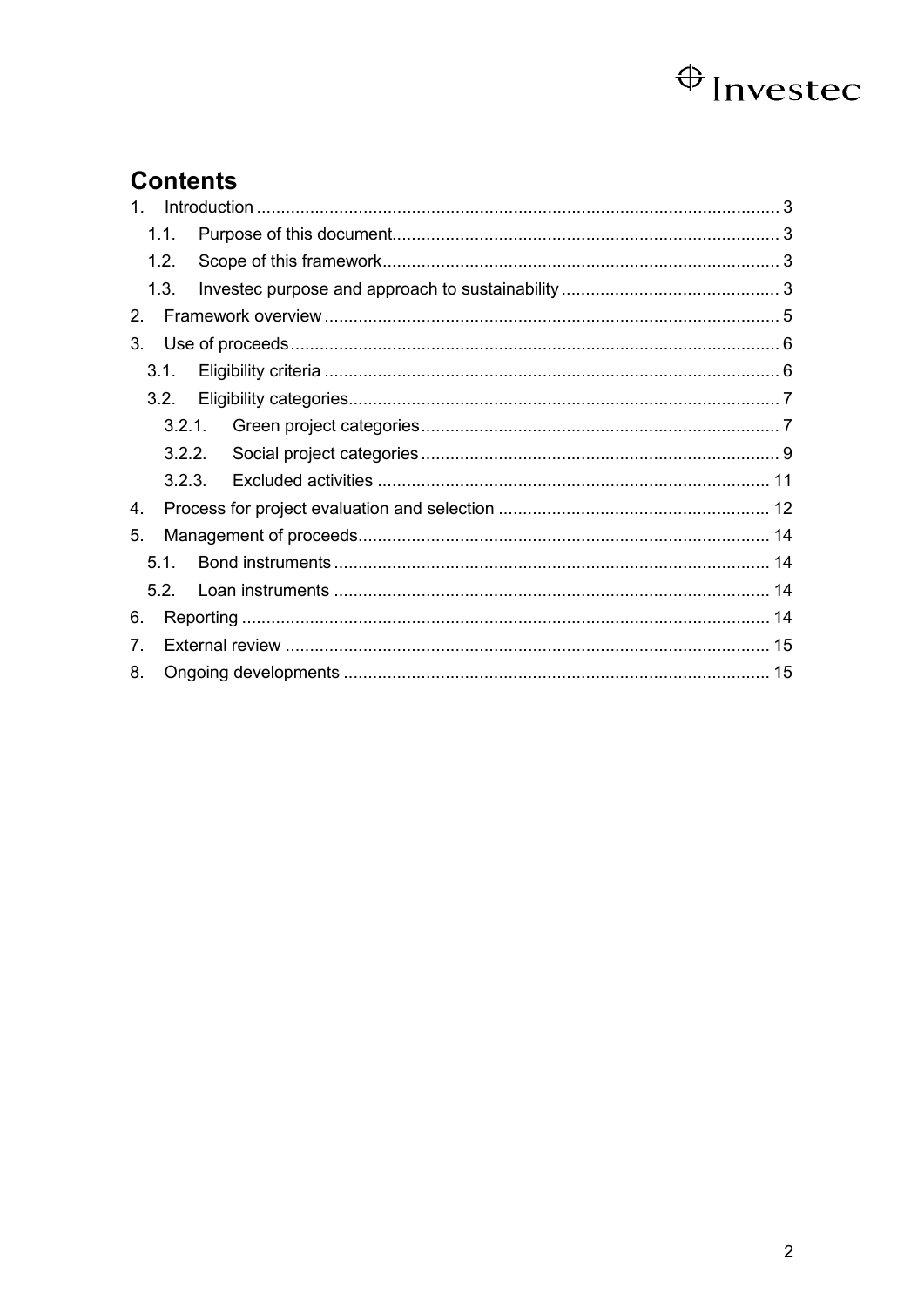

### <span id="page-6-0"></span>**1. Introduction**

### <span id="page-6-1"></span>**1.1.Purpose of this document**

The Investec Sustainable Finance Framework ("the Framework") outlines the methodology and supporting policies and procedures to support sustainable financing practices at the Investec Group ("the Group" or "Investec"). The Framework outlines the approach for classifying and managing sustainable financing activities and instruments, including how proceeds will be used, the process for selecting and evaluating sustainable finance activities in line with the Eligible Categories, and how these will be disclosed.

### <span id="page-6-2"></span>**1.2.Scope of this framework**

This framework includes the activities of the Investec Group excluding the international Investec Wealth & Investment business.

### <span id="page-6-3"></span>**1.3.Investec purpose and approach to sustainability**

Investec's purpose is to create **enduring worth**, living in, not off society. We seek to build **resilient, profitable, impactful and sustainable products and businesses** that support our clients and enable them to grow their businesses while contributing in a positive and responsible way to the health of our economy, our people, our communities and the environment to ensure a prosperous future for all.

The greatest socio-economic and environmental **impact** we can have is to partner with our clients and stakeholders to accelerate a cleaner, more resilient and inclusive world. As a result, we have committed to support the delivery of the **United Nations Sustainable Development Goals (SDGs)**. We have selected six priority SDGs that are globally aligned yet locally relevant to our core geographies and which reflect our current business model and growth strategy.

We support the development of innovative solutions that will help accelerate a **decarbonisation of the economy through a clean carbon transition**. We believe that the widest and most positive influence we can have is to use our specialist skills in advisory, lending and investing to support our clients and stakeholders to move as quickly and smoothly as possible towards a low-carbon economy.

We are committed to **ethical conduct** and integrate environmental, social and governance **(ESG) considerations** into our day-to-day operations and decision making to support our sustainable long-term vision.

Our commitment to sustainability recognises the interconnected nature of our business, the economy, the environment, and society. Investec's sustainability framework is based on:

- Living sustainably
- Partnering with our clients
- Aligning our community activities
- Advocacy and industry participation

We recognise the complexity and urgency of climate change and also consider the risks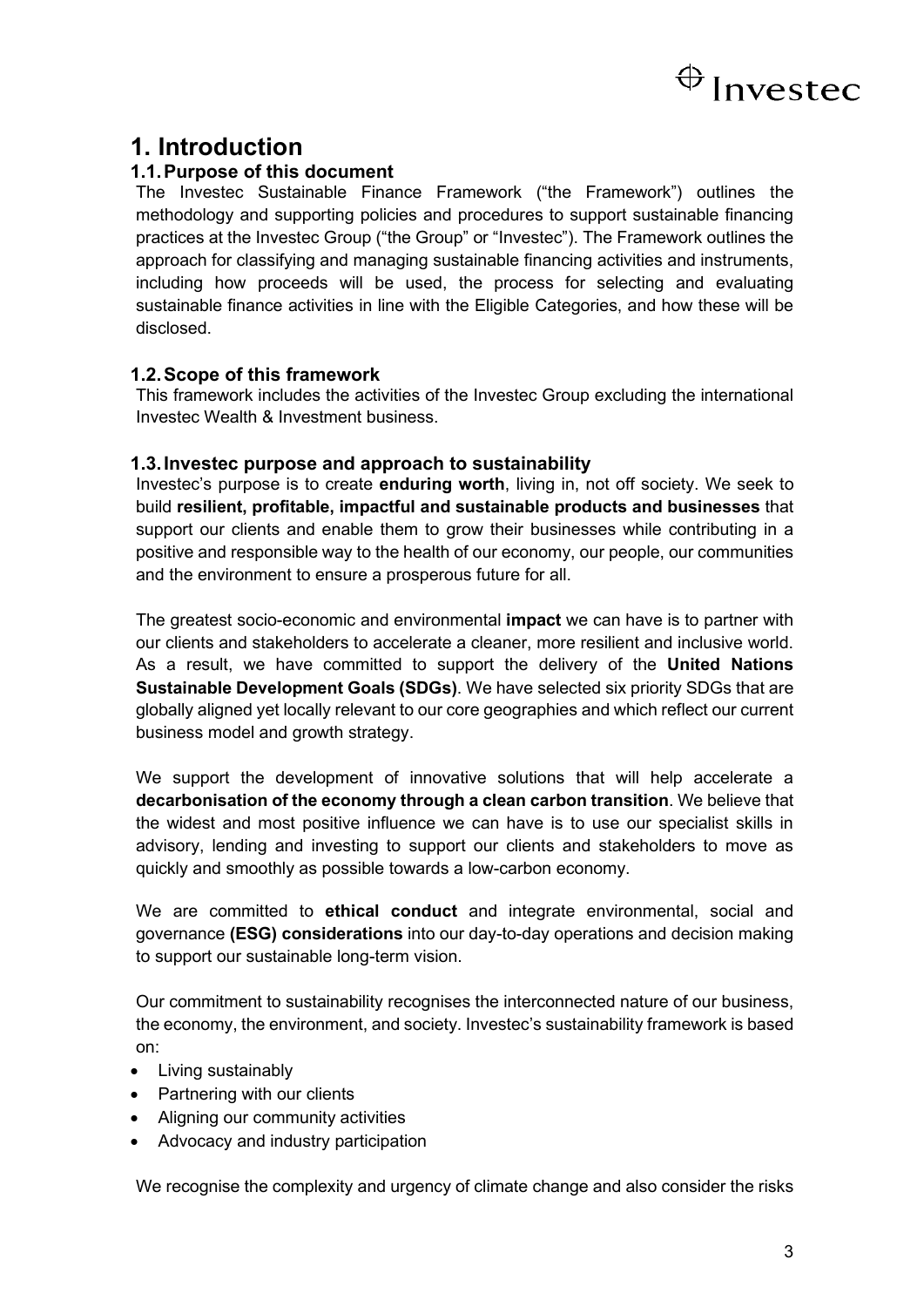

and opportunities that climate change presents to the global economy. We believe that as a specialised financial services organisation and given our positioning in the developed and emerging markets, we have the opportunity to make a meaningful impact in addressing climate change.

Each year we disclose our sustainability position in the Group's Sustainability Report. These reports are available on our website [here.](https://www.investec.com/content/dam/investor-relations/financial-information/group-financial-results/2020/Investec-Sustainability-Report-Final-06-07-2020.pdf)

The UN SDGs provide a solid framework for us to assess, align and prioritise sustainable finance activities.

### Integrating sustainability into business strategy

Create enduring worth, living in society, not off it

### **WE AIM TO:**

- 1. Build long-term value for all our stakeholders
- 2. Do no harm: through ethical conduct and ESG screening
- 3. Contribute to a clean carbon transition and inclusive society
- 4. Provide profitable, impactful and sustainable products and services
- 5. Maximise impact: by aligning to the Sustainable Development Goals (SDGs)



Investec's sustainability framework is based on:

- Living sustainably within our operations by ensuring we have the appropriate policies, processes, screening, risk and reporting in place
- Partnering with clients and offering sustainability products and services: particularly in water, renewables, infrastructure, innovation, job creation, affordable housing, clean cities and education
- Creating active economic participants through our community initiatives through a focus on education and learning; entrepreneurship and job creation; environment and biodiversity
- Promote sustainable thinking using the strength of our brand and internal ESG expertise
- Working with industry in the UK and SA to ensure policy coherence and actively participating in UNGC, UN GISD, UN PRI, UNEP FI, BASA, PCAF (and others) to engage with stakeholder and learn from best practice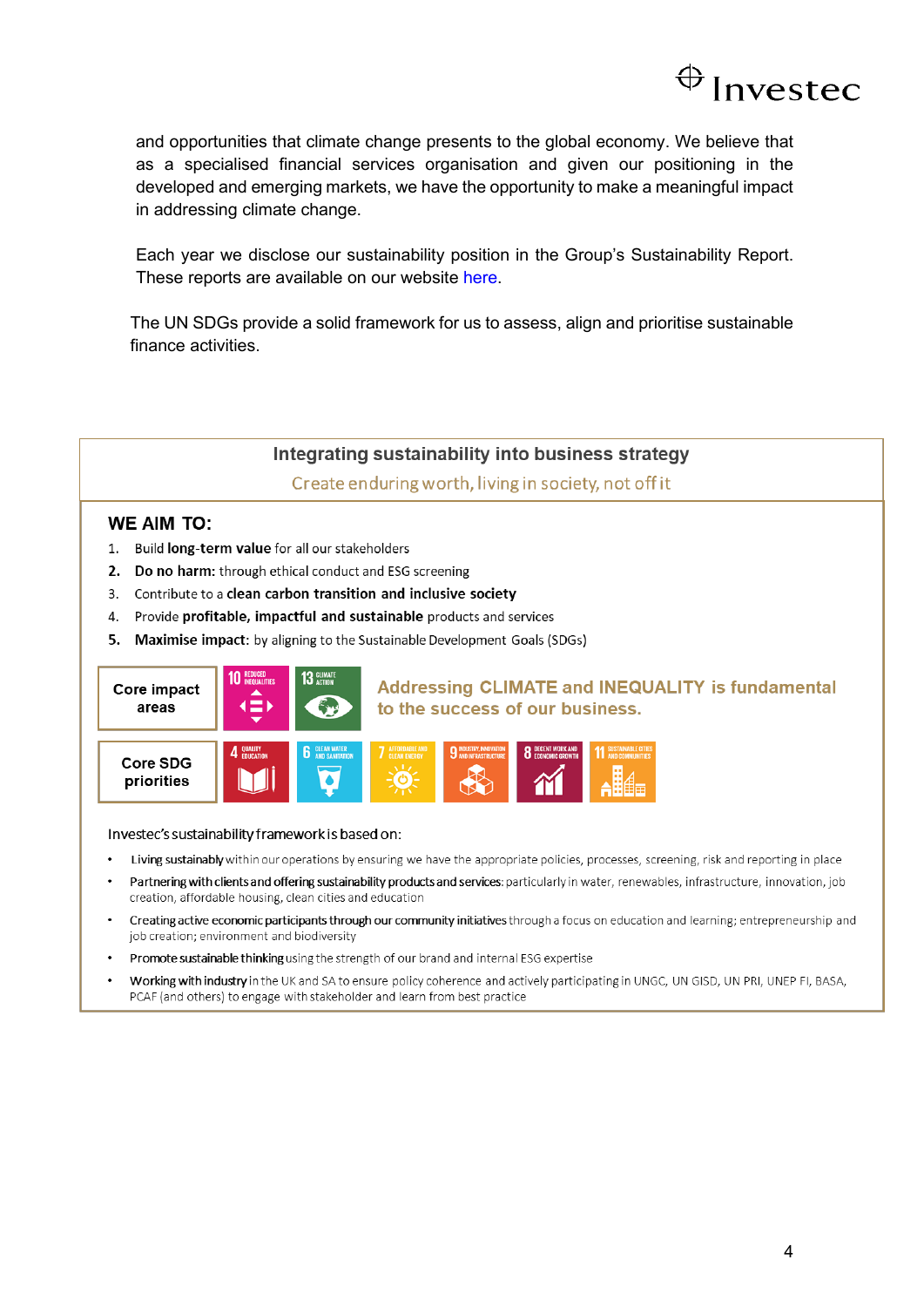### <span id="page-8-0"></span>**2. Framework overview**

The Framework will govern the following activities in the Group:

- Dedicated financing activities activities to support specifically labelled sustainable instruments and facilities, including but not limited to:
	- o Green, Social and Sustainability Bonds
	- o Green and Social Loans

The Framework has been developed in line with global best practice in sustainable finance methodologies, guidelines and taxonomies, including, but not limited to the:

- ICMA Green Bond Principles [2021](https://www.icmagroup.org/assets/documents/Sustainable-finance/2021-updates/Green-Bond-Principles-June-2021-140621.pdf) (GBP)
- ICMA Social Bond Principles [2020](https://www.icmagroup.org/assets/documents/Regulatory/Green-Bonds/June-2020/Social-Bond-PrinciplesJune-2020-090620.pdf) (SBP)
- ICMA Sustainability Bond Guidelines [2018](https://www.icmagroup.org/assets/documents/Regulatory/Green-Bonds/Sustainability-Bonds-Guidelines-June-2018-270520.pdf) (SBG)
- LMA Green Loan Principles [2018](https://www.lma.eu.com/application/files/9115/4452/5458/741_LM_Green_Loan_Principles_Booklet_V8.pdf) (GLP)
- LMA Social Loan Principles [2021](https://www.lma.eu.com/application/files/1816/1829/9975/Social_Loan_Principles.pdf) (SLP)
- Sustainable Finance Taxonomy issued by the European Union [2020](https://ec.europa.eu/info/sites/info/files/business_economy_euro/banking_and_finance/documents/200309-sustainable-finance-teg-final-report-taxonomy_en.pdf) (EU)
- Climate Bonds Taxonomy [2018](https://www.climatebonds.net/files/files/CBI-Taxonomy-Sep18.pdf) issued by the Climate Bonds Initiative (CBI)

In line with the afore-mentioned guidelines, the Framework will adhere to the following principles as well as the recommendation for external reviews.

- 1. Use of Proceeds
- 2. Process of Project Evaluation and Selection
- 3. Management of Proceeds
- 4. Reporting

Investec will use the Sustainability Linked Loan Principles (SLLP) as a guideline for all Sustainability Linked Loans (SLL).

Bonds issued under this Framework may take the form of public transactions or private placements, in bearer or registered format, and may take the form of senior unsecured or subordinated issuances.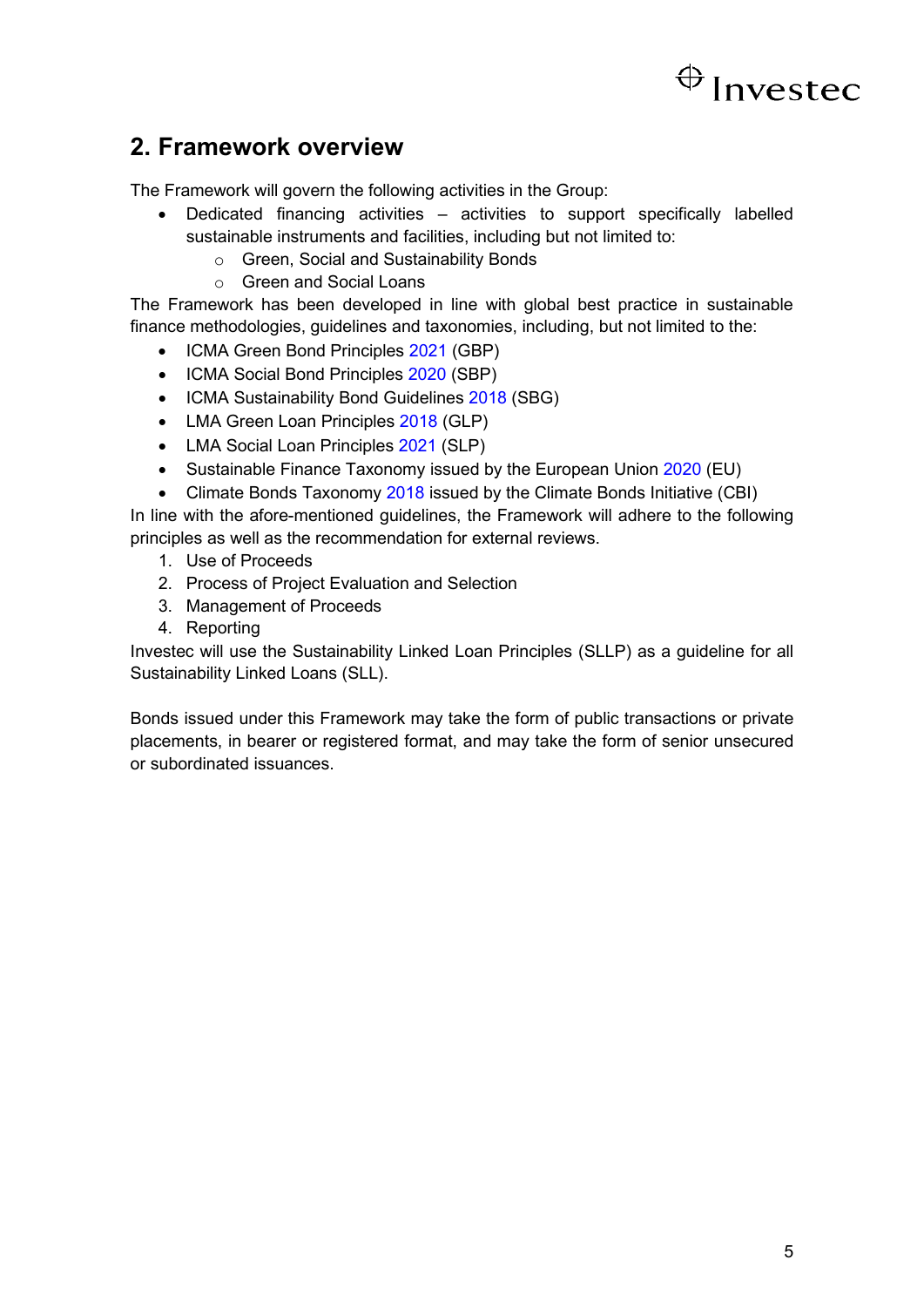

## <span id="page-9-0"></span>**3. Use of proceeds**

A fundamental aspect of the Framework is to ensure that any dedicated pool of proceeds is used to support the Group's sustainability agenda and framework, as outlined in the Eligibility criteria in Section 3.1.

### <span id="page-9-1"></span>**3.1.Eligibility criteria**

Investec will determine the eligibility of projects or assets to be classified as Eligible Categories under the guidelines set out in the Framework. The disclosed categories align with the GBP and SBP, and do not represent an exhaustive list of eligible activities that will be supported through sustainable financing mechanisms by the Group. All proposed activities must:

• Align with Investec's purpose and sustainability strategy

- Not fall within the excluded categories outlined in Section 3.3
- Contribute positively towards the SDGs
- **While projects supporting Investec's priority SDGs will be our core focus to ensure we are maximising impact (as outlined in section 1.3), a positive contribution to any of the SDGs will be considered.**

For eligible activities involving refinancing, a look-back period would apply, and Investec expects each transaction under this framework would be fully allocated within a reasonable period from the date of the transaction settlement.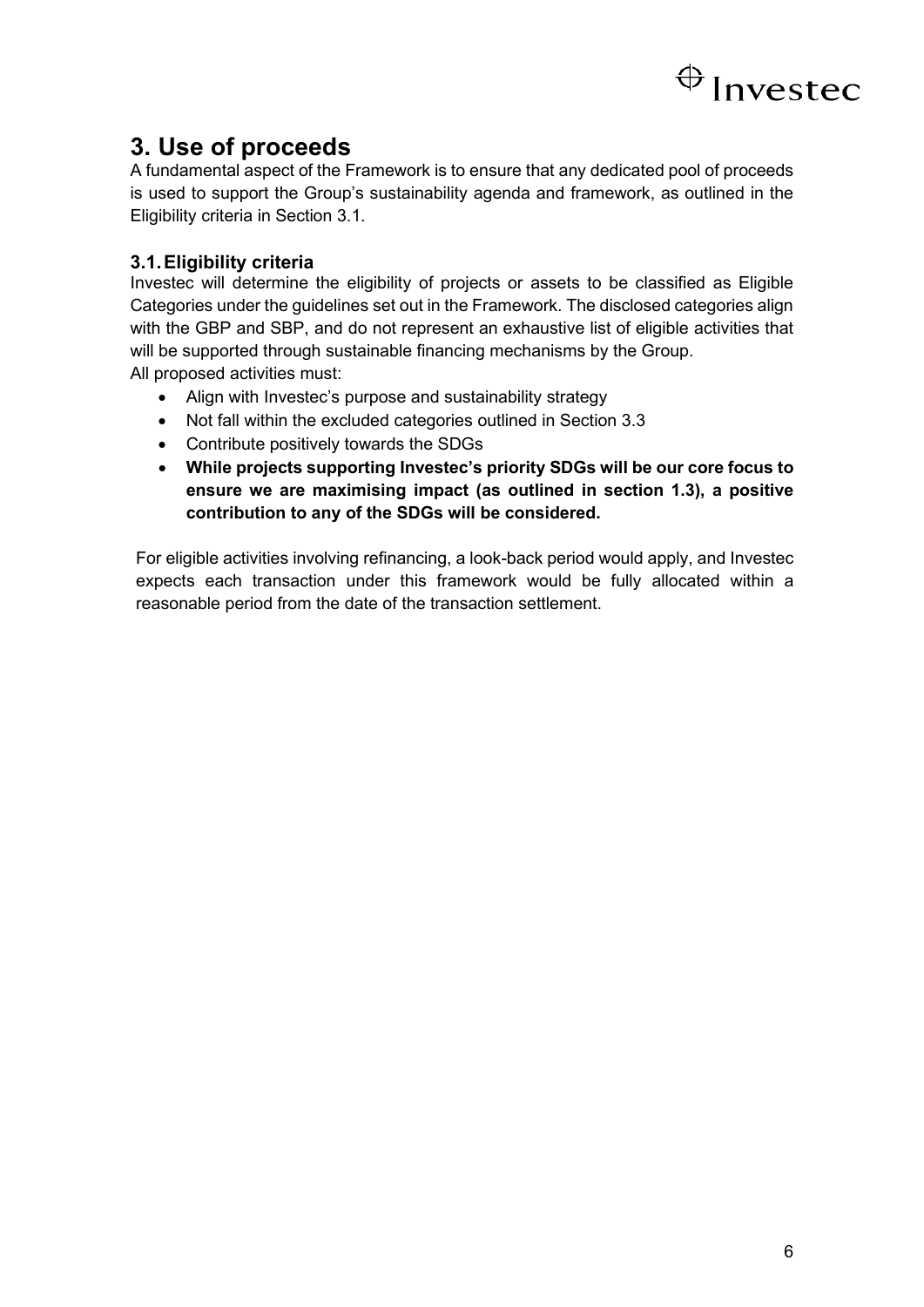### **3.2.Eligibility categories**

The following categories will be seen as Eligible Categories according to the aforementioned principles. The project/asset examples provided are not an exhaustive list.

### *3.2.1. Green project categories*

<span id="page-10-1"></span><span id="page-10-0"></span>

| <b>GBP/GLP</b><br><b>Categories</b> | <b>Eligible activities</b>                                                                                                                                                                                                                   | <b>Screening indicator</b>                                                                                                                                                                                                                                                                                                                                  | <b>Examples</b>                                                                                                                                                                                        | Indicative impact criteria                                                                                                                                                                                                                                                                                                                                     | UN SDG<br>contribution                                                                                                                                                                                                                                        |  |  |  |  |  |
|-------------------------------------|----------------------------------------------------------------------------------------------------------------------------------------------------------------------------------------------------------------------------------------------|-------------------------------------------------------------------------------------------------------------------------------------------------------------------------------------------------------------------------------------------------------------------------------------------------------------------------------------------------------------|--------------------------------------------------------------------------------------------------------------------------------------------------------------------------------------------------------|----------------------------------------------------------------------------------------------------------------------------------------------------------------------------------------------------------------------------------------------------------------------------------------------------------------------------------------------------------------|---------------------------------------------------------------------------------------------------------------------------------------------------------------------------------------------------------------------------------------------------------------|--|--|--|--|--|
|                                     | Overarching SDG priorities                                                                                                                                                                                                                   |                                                                                                                                                                                                                                                                                                                                                             |                                                                                                                                                                                                        |                                                                                                                                                                                                                                                                                                                                                                |                                                                                                                                                                                                                                                               |  |  |  |  |  |
|                                     | <b>13 GLIMATE</b><br><b>10 REDUCED</b><br>▴<br>$\left( \equiv \right)$<br>$\overline{\phantom{0}}$                                                                                                                                           |                                                                                                                                                                                                                                                                                                                                                             |                                                                                                                                                                                                        |                                                                                                                                                                                                                                                                                                                                                                |                                                                                                                                                                                                                                                               |  |  |  |  |  |
| Renewable<br>energy                 | Construction, maintenance,<br>manufacture, expansion of<br>components for clean energy, which<br>enable:<br>• Generation or transmission.<br>including wind, solar, hydro power,<br>biomass, geothermal, and their<br>associated components; | • Hydropower projects:<br>$\circ$ < 25MW<br>$\circ$ >25MW unless it has a lifecycle<br>carbon intensity of $\leq$<br>$100qCO2/kWh$ or power density<br>$\geq$ 5W/m <sup>2</sup> .<br>○ No large scale dam or reservoir<br>based or run-of-river with<br>pondage<br>• Biofuels:<br>Geothermal:<br>$\circ$ Direct emissions intensity $\le$<br>100g $CO2/kWh$ | Renewable energy projects<br>٠<br>including wind, solar, hydro and<br>biomass and their associated<br>components<br>Grid expansion / development<br>that carries a minimum of 85%<br>renewable energy. | • % of clean energy in the energy<br>lending portfolio<br>• MWh of clean energy provided<br>• Number of tonnes of CO2 avoided<br>• Number of solar farms or wind<br>farms, including MWh capacity of<br>renewable energy-built location<br>and type of solar or wind farms<br>• Number of jobs created<br>• Number of homes supplied with<br>renewable energy. | 3 GOOD HEALTH<br><b>7</b> AFFORDABLE AN<br>$\phi$<br>$-\mathcal{W}$<br><b>8</b> DECENT WORK AND<br>9 MOUSTRY, INNOVATIO<br>$\bf \widetilde{\bf M}$<br><b>11 SUSTAINABLE CITIES</b><br><b>12 RESPONSIBLE</b><br><b>AND PRODUCT</b><br><b>Alla</b><br><b>QO</b> |  |  |  |  |  |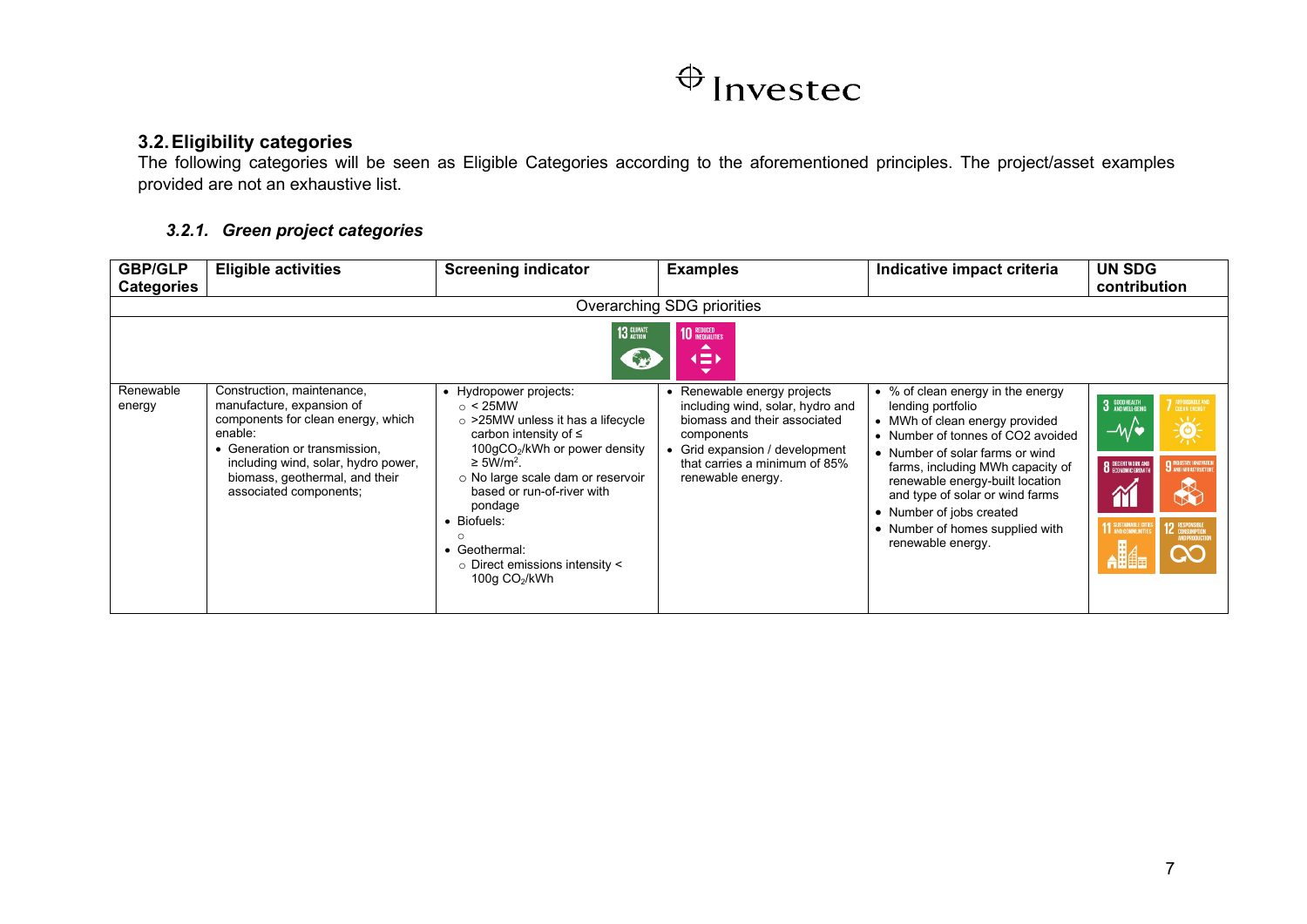

| Energy<br>efficiency                                 | Includes energy efficient technologies<br>in new and refurbished buildings,<br>energy storage, district heating, smart<br>grids, appliances and products.                                                                                                                                                                                                                                                                                                                                    | • Energy effiecient improvements<br>with a lock-in of fossil fuel<br>consumption<br>• Activities where fuel switching is<br>eligible<br>• Cogeneration systems applying to<br>low carbon sources<br>• Products with a minimum 'A'<br>energy efficiency class in line with<br>SA/EU regulations                                      | • Smart grids<br>• Smart meters<br>• Energy efficient products and<br>appliances.                                                                                                                                     | • MWh saved from the<br>improvements<br>• Improvement in overall efficiency<br>rating (in line with SA/EU<br>regulations).                                                                                                                           | 7 AFFORDABLE AI<br><b>8</b> DECENT WORK AND<br>v Lz<br>$\mathbf{Q}$<br>îí<br><b>9</b> NOUSTRY, INNOVATION<br>R         |
|------------------------------------------------------|----------------------------------------------------------------------------------------------------------------------------------------------------------------------------------------------------------------------------------------------------------------------------------------------------------------------------------------------------------------------------------------------------------------------------------------------------------------------------------------------|-------------------------------------------------------------------------------------------------------------------------------------------------------------------------------------------------------------------------------------------------------------------------------------------------------------------------------------|-----------------------------------------------------------------------------------------------------------------------------------------------------------------------------------------------------------------------|------------------------------------------------------------------------------------------------------------------------------------------------------------------------------------------------------------------------------------------------------|------------------------------------------------------------------------------------------------------------------------|
| Sustainable<br>water and<br>wastewater<br>management | Activities that:<br>• improve water quality to be fit for<br>human use/consumption<br>• increase water-use efficiency<br>through water recycling, treatment<br>and reuse (including treatment of<br>wastewater)                                                                                                                                                                                                                                                                              | • Water storage: No net increase in<br>greenhouse gas emissions<br>expected<br>• Improvement in water quality in<br>line with the SA Water Quality<br>Guidelines (Vol $1 - 8$ ) or the EU<br>Drinking Water directive                                                                                                               | • Water treatment facilities<br>• Water saving systems,<br>technologies and water metering<br>• Upgrades to wastewater<br>treatment plants<br>• Wastewater discharge<br>infrastructure<br>• Water storage facilities. | • Number of tonnes of clean water<br>provided<br>• Percentage of water saved in kl<br>• KL of wastewater safely<br>discharged.                                                                                                                       | <b>8</b> DECENT WORK AND<br><b>6</b> CLEAN WATER<br>Ø<br>$\mathbf{\widetilde{m}}$<br>11 SUSTAINABLE CIT<br><b>Alla</b> |
| Green<br><b>Buildings</b>                            | • Construction, renovation, or<br>operation of buildings to make them<br>sustainable, improve resource<br>efficiency, adopting environmentally<br>sound technologies<br>• New construction building<br>developments or renovation of<br>existing buildings (including public<br>service, commercial, residential and<br>recreational) which meet recognised<br>environmental standards                                                                                                       | • An emissions footprint in the top<br>15% of emissions performance in<br>the local<br>market<br>• A substantial reduction in<br>gCO2/m2 because of upgrade or<br>retrofit.<br>• Intention to comply with local or<br>international building certification<br>standards e.g., Green Star rating<br>of 5 (SA), Gold LEED rating (US) | Projects associated with green and<br>sustainable infrastructure,<br>buildings, residential and<br>commercial developments and<br>associated activities.                                                              | • Energy savings achieved<br>(property business)<br>• Number of tonnes of CO2 avoided<br>• Location and type of certified<br>green building (property<br>business).                                                                                  | 11 SUSTAINABLE CITIES<br>$\mathbf{A}$                                                                                  |
| Clean<br>Transport                                   | Activities that contribute to the<br>construction, equipping, or operation<br>of clean transportation facilities or<br>associated infrastructure, such as any<br>of light passenger rail, new rail<br>facilities for public use, electric<br>vehicles, infrastructure for electric<br>vehicles, cycleways and other forms<br>of bicycle infrastructure, pedestrian<br>thoroughfares and other transportation<br>infrastructure that encourages modal<br>shifts that reduce harmful emissions | Transportation:<br>• If not electrified: $75g$ CO <sub>2</sub> per<br>passenger km (2020-30) and 56g<br>CO <sub>2</sub> per passenger km (2030<br>onwards)<br>• Freight and hybrid vehicles: 25g<br>$CO2$ per tonne km                                                                                                              | Projects associated with clean<br>transportation, clean transportation<br>facilities and clean transportation<br>activities or associated<br>infrastructure                                                           | • Tonnes of CO2 avoided through<br>sustainable transport<br>• % of renewable transport support<br>systems compared to the<br>available support systems in the<br>market (charging points enabled<br>as a % of total charging points in<br>the city). | <b>11 SUSTAINABLE CITIES</b><br>$\mathbf{A}$                                                                           |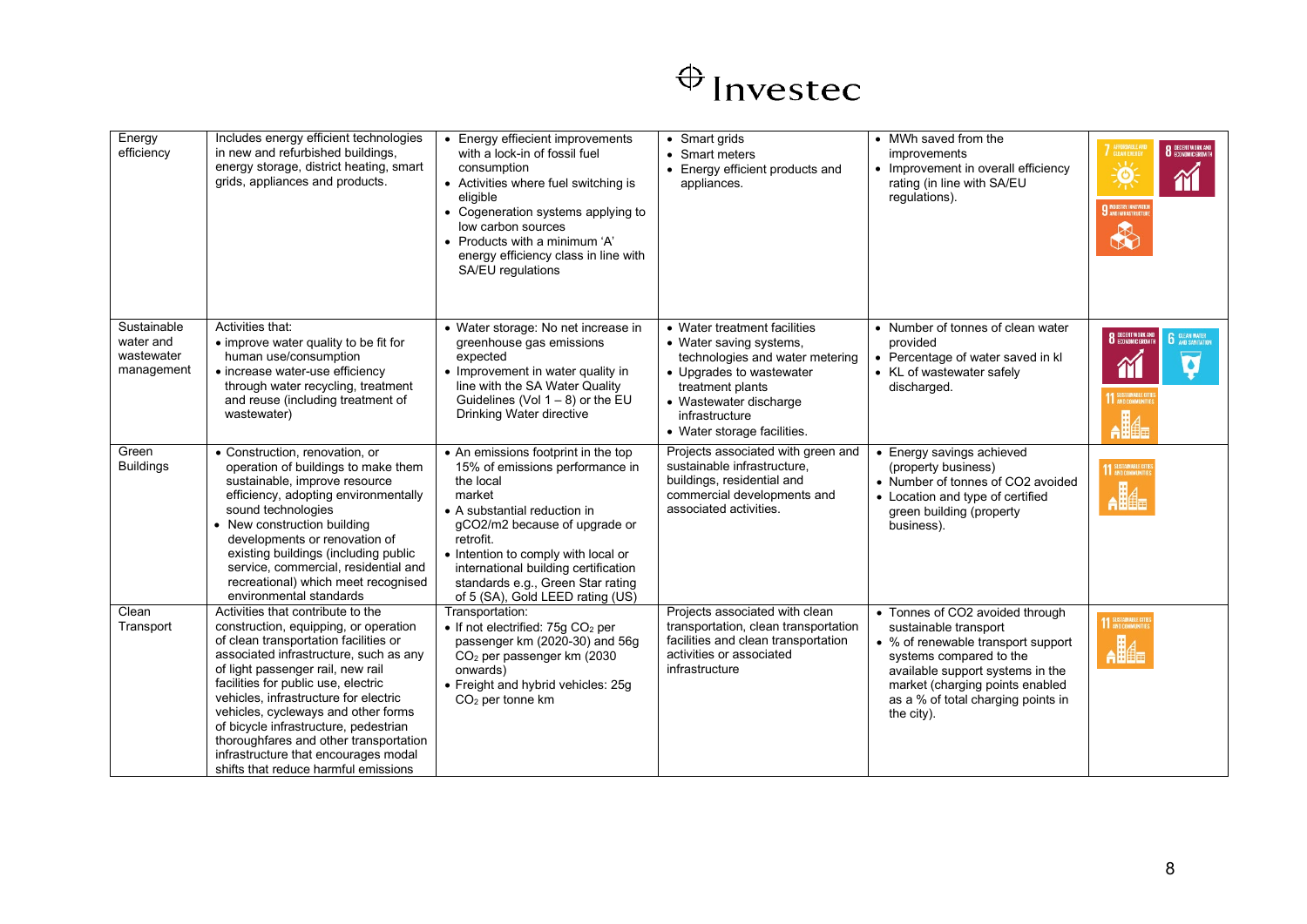### *3.2.2. Social project categories*

In line with the SBP, financing activities that are focused on our defined target population will be used as a screening indicator when evaluating eligible activities. The indicators will include the following:

- Excluded and/or marginalised populations and /or communities (based on geographic location, income levels etc.)
- Undereducated population groups
- Underserved, owing to a lack of quality access to essential goods and services
- Unemployed population groups
- Women, aging populations and vulnerable youth

<span id="page-12-0"></span>

| <b>SBP/SLP</b><br><b>Categories</b> | <b>Eligibility criteria</b>                                                                                                                                                                                                                                                                                                                                                                                        | <b>Examples</b>                                                                                                                                                                                                                                                                                                                                                                         | Indicative impact criteria                                                                                                                                                                                                                           | UN SDG contribution                                                                                                                                                 |
|-------------------------------------|--------------------------------------------------------------------------------------------------------------------------------------------------------------------------------------------------------------------------------------------------------------------------------------------------------------------------------------------------------------------------------------------------------------------|-----------------------------------------------------------------------------------------------------------------------------------------------------------------------------------------------------------------------------------------------------------------------------------------------------------------------------------------------------------------------------------------|------------------------------------------------------------------------------------------------------------------------------------------------------------------------------------------------------------------------------------------------------|---------------------------------------------------------------------------------------------------------------------------------------------------------------------|
| Affordable basic<br>infrastructure  | Activities that contribute to:<br>• The development of quality, reliable,<br>sustainable infrastructure, (including regional<br>and transborder), to support affordable and<br>equitable access for all that will also benefit<br>from economic development and human well-<br>being.<br>expanding public access to safe and<br>affordable drinking water<br>providing access to adequate sanitation<br>facilities | • Communication projects including internet<br>coverage and cell phone usage<br>• Infrastructure supporting increased<br>connectivity for disadvantaged populations<br>• Water supply infrastructure and distribution<br>• Water network construction, maintenance<br>and equipment<br>• Hygiene infrastructure<br>• Infrastructure supporting transportation<br>(roads, bridges etc.). | • Number of people given access to the<br>internet<br>• Number of water infrastructure projects built<br>i.e., dams, reservoirs<br>• Percentage/size of populations provided<br>access to clean water and/or sanitation<br>• Number of jobs created. | 3 GOOD HEALTH<br>NO<br>Poverty<br>–∿⁄∙<br><b>JERORAL</b><br><b>6</b> CLEAN WATER<br>AFFORDABLE AN<br>美<br>11 SUSTAINABLE CITY<br><b>9 INDUSTRY, INNOVATIO</b><br>H⊪ |
| Affordable<br>Housing               | Construction or investment of registered<br>affordable housing, accredited as such in the<br>jurisdiction in which they operate                                                                                                                                                                                                                                                                                    | • Affordable housing projects<br>• Student housing projects.                                                                                                                                                                                                                                                                                                                            | • Number of student housing provided<br>• Number of low-cost housing units provided.                                                                                                                                                                 | 11 SUSTAINABLE CITIE<br><b>Alla</b>                                                                                                                                 |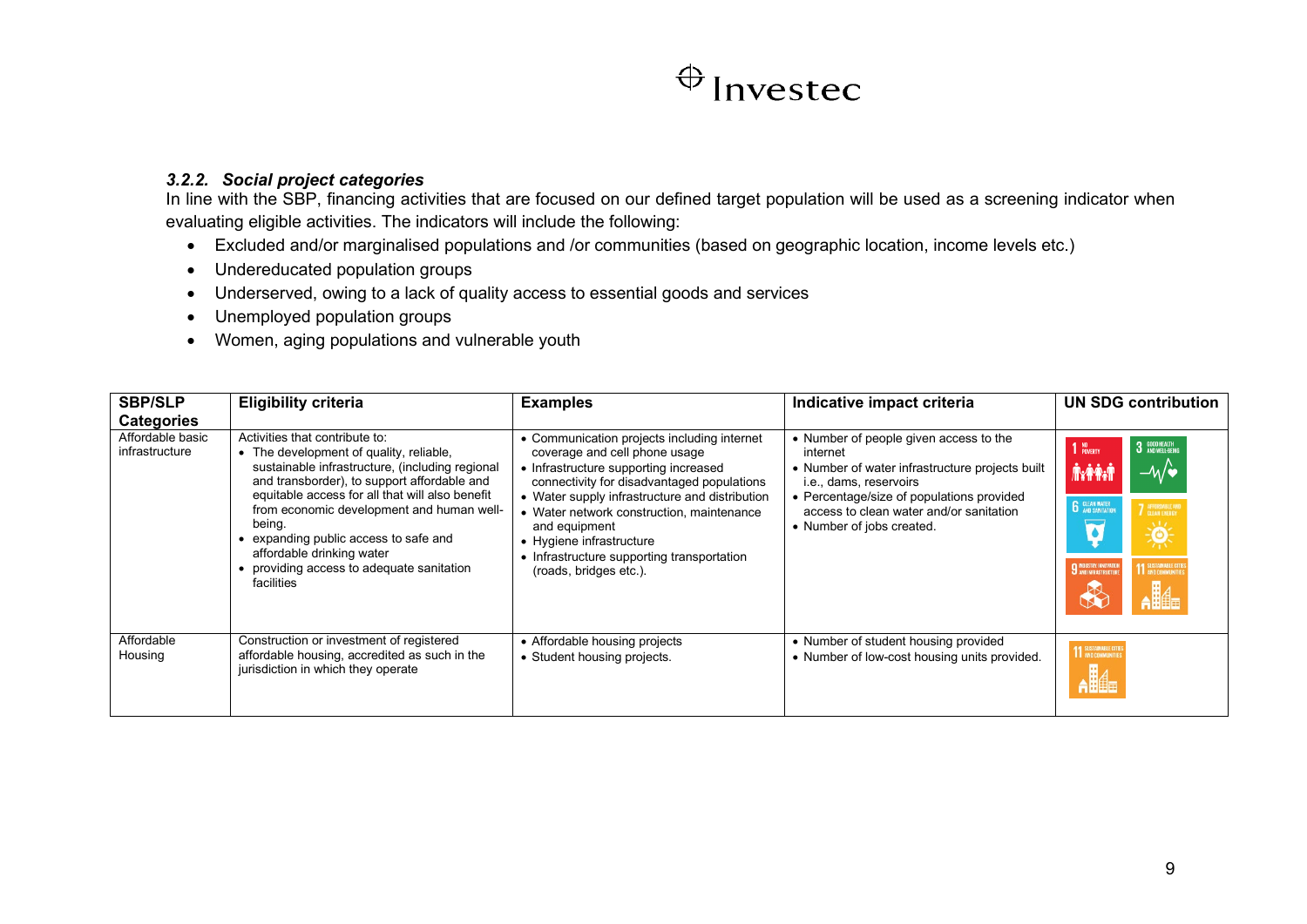| Access to<br>essential services<br>(e.g., health,<br>education and<br>vocational<br>training,<br>healthcare,<br>financing and<br>financial services) | Education<br>Activities that expand access for youths and<br>adults to education or otherwise improve<br>educational infrastructure including:<br>• Technical, vocational and tertiary educational<br>schemes<br>• Construction of facilities such as tertiary<br>campuses, universities, student housing or<br>other educational or training infrastructure<br>• Activities that target women and minority<br>inclusion in education systems, including<br>access to tertiary education or vocational and<br>technical skills training and access to campus<br>infrastructure | • Infrastructure supporting increased access<br>to education<br>• Services supporting increased access to<br>education                                                               | • Increase<br>• Contribution of total distinctions the program<br>provided to the distinctions in the country<br>• % of loan book contributing to educational<br>facilities / institutions<br>• Number of people receiving education<br>services<br>• Education facilities for inclusive and<br>effective learning environments. | 3 GOOD HEALTH<br>4 QUALITY<br><b>8</b> DECENT WORK AN                                      |
|------------------------------------------------------------------------------------------------------------------------------------------------------|--------------------------------------------------------------------------------------------------------------------------------------------------------------------------------------------------------------------------------------------------------------------------------------------------------------------------------------------------------------------------------------------------------------------------------------------------------------------------------------------------------------------------------------------------------------------------------|--------------------------------------------------------------------------------------------------------------------------------------------------------------------------------------|----------------------------------------------------------------------------------------------------------------------------------------------------------------------------------------------------------------------------------------------------------------------------------------------------------------------------------|--------------------------------------------------------------------------------------------|
|                                                                                                                                                      | Healthcare: Activities that support increased<br>healthcare and allied services access,<br>particularly for previously disadvantaged groups                                                                                                                                                                                                                                                                                                                                                                                                                                    | • Provision of health care services<br>• Development and construction of healthcare<br>service facilities<br>• Manufacture, procurement and distribution<br>of healthcare equipment. | • New/additional patients granted access to<br>healthcare services<br>• Additional services that healthcare<br>institutions are able to provide.                                                                                                                                                                                 |                                                                                            |
|                                                                                                                                                      | Financial Services: Activities that contribute to<br>the expansion of access to financial services,<br>particularly those without previous access or<br>participants of the informal economy. Includes<br>promotion of financial literacy                                                                                                                                                                                                                                                                                                                                      | • Promotion of financial services inclusion<br>• Increasing access to deposits and savings<br>products<br>• Increasing access to mobile payment and<br>transfer services.            | • Number of people with increased access to<br>financial services<br>• Number of people with greater access to<br>financial literacy resources.                                                                                                                                                                                  |                                                                                            |
| Employment<br>Generation                                                                                                                             | Employment generation, and programs<br>designed to prevent and/or alleviate<br>unemployment stemming from socioeconomic<br>crises, including through the potential effect of<br>SME financing and microfinance                                                                                                                                                                                                                                                                                                                                                                 | • Financing the growth of SME and/or<br>microenterprises.                                                                                                                            | • Number of jobs created and/or retained<br>• Increased turnover of<br>SME's/microenterprises supported<br>• Number of microfinance or SME loans.                                                                                                                                                                                | <b>8</b> DECENT WORK AND<br><b>9</b> INDUSTRY, INNOVATIO<br>M                              |
| Socioeconomic<br>advancement and<br>empowerment                                                                                                      | Promoting equitable access to and control over<br>assets, services,<br>resources, and opportunities; equitable<br>participation and<br>integration into the market and society,<br>including reduction of<br>income inequality)                                                                                                                                                                                                                                                                                                                                                | • Financing programs in education to support<br>women and minorities to access<br>employment opportunities.                                                                          | • Number of jobs created and retained for<br>women and minorities<br>• Number of female-owned businesses<br>supported<br>• Improvement of BEE credentials of<br>supported clients.                                                                                                                                               | 4 QUALITY<br><b>8</b> DECENT WORK AND<br><b>10 REDUCED</b><br>▲<br>$\left( \equiv \right)$ |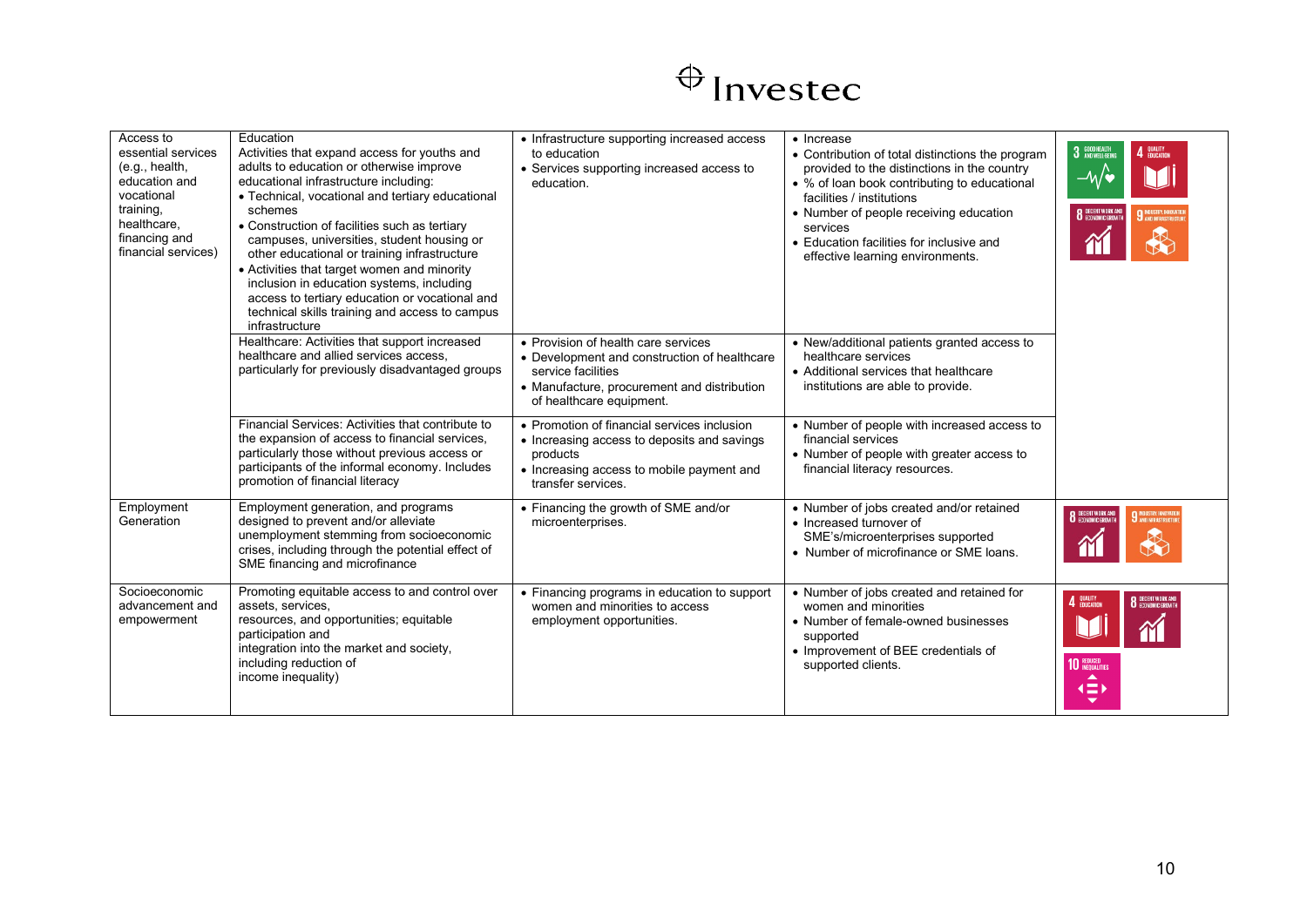

### <span id="page-14-0"></span>*3.2.3. Excluded activities*

Businesses, projects, and activities that are involved in the following operations will be ineligible as use of proceeds in any sustainable financing activities:

- that are in contravention of any international and/or local laws and conventions of the countries where Investec or the counterparty operate
- that are in non-compliance with human rights, and especially non-compliance with the rights of local communities and indigenous people
- that are in non-compliance with minimum standards for occupational health and safety and the relevant local legislation
- that uses child labour, forced labour, modern slavery or human trafficking (as defined by international standards, including the International Labour Organisation and the UK Modern Slavery Act 2015)
- that involves pornography or prostitution
- that exploit high conservation value areas and UNESCO world heritage sites (for example any national park)
- that involve projects in environmentally high-risk areas, for example but not exclusively related to tar sands exploitation, Arctic drilling, and drilling in the Amazon rain forest
- where environmental and social risks are not being managed including for example but not exclusively: water use, wastewater management, air emissions, solid waste, spill response/clean-up operations, site restoration and community/stakeholder management
- there are a number of activities that are excluded according to our fossil fuel policy, please refer to the policy on our website.

A full list of examples and criteria can be seen in the following Group policies:

- [The Way We Do Business](https://www.investec.com/content/dam/south-africa/welcome-to-investec/corporate-responsibility/Investec-The-Way-We-Do-Business-June-2020.pdf)
- [Group Environmental Policy and Climate Change Statement](https://www.investec.com/content/dam/south-africa/welcome-to-investec/corporate-responsibility/Investecs-group-environmental-policy-statement-June-2020.pdf)
- [Group Fossil Fuel Policy](https://www.investec.com/content/dam/south-africa/welcome-to-investec/corporate-responsibility/Investec-Fossil-Fuel-Policy-March-2020.pdf)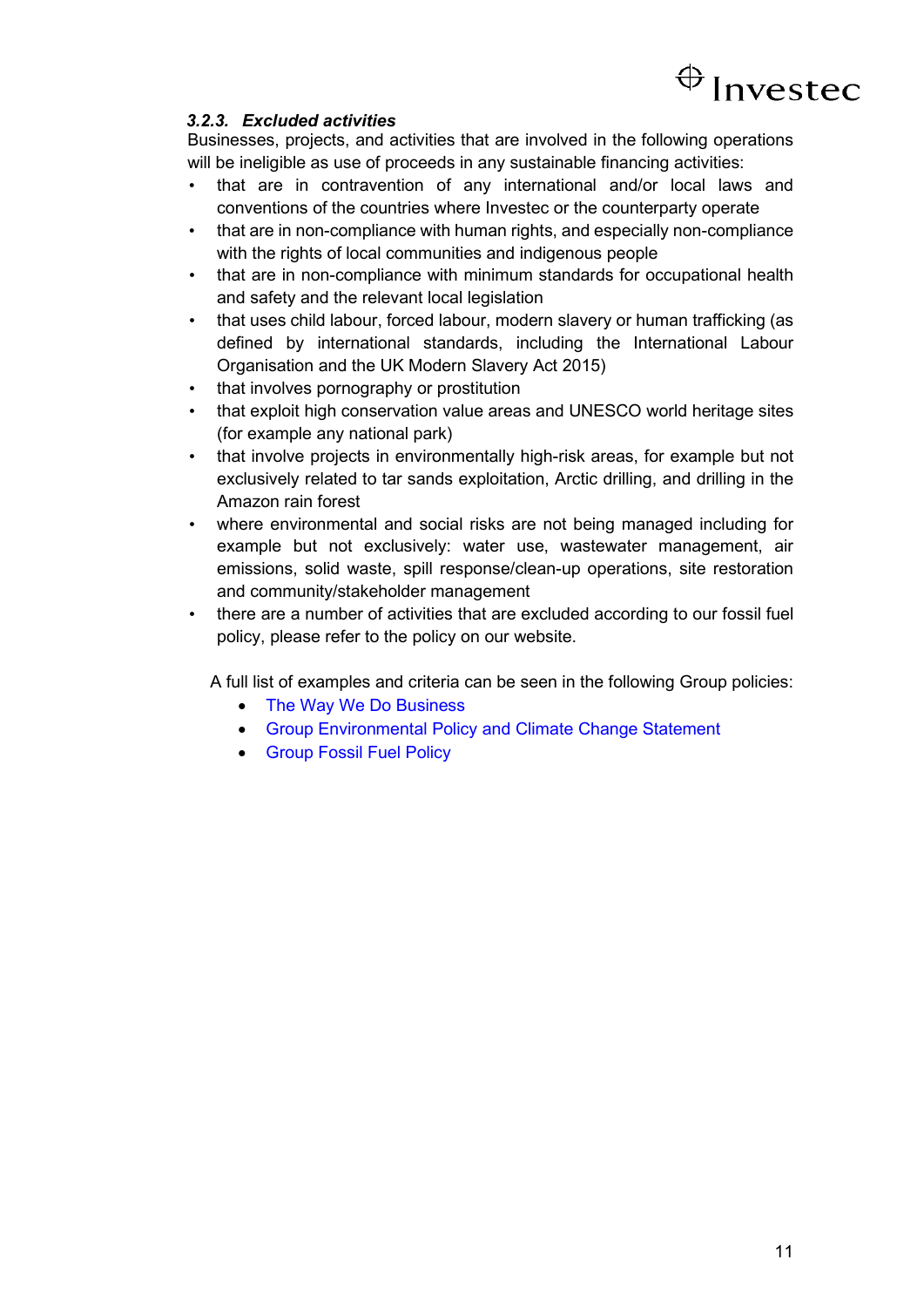## <span id="page-15-0"></span>**4. Process for project evaluation and selection**

The proposed projects and assets for inclusion in a sustainable financing activity will undergo a rigorous internal process to ensure alignment with the Framework, along with the Group's typical credit and risk processes. The process of project evaluation and selection will be done by the relevant business area with support from the Group Sustainability team and committees throughout the Group. These teams will have the following responsibilities:

| <b>Team</b>                    | <b>Responsibilities</b>                                                                                                                                                                                                                                                                                                                                                                                                                                                                                                                                                                                                                                                                                                                                                                                                                                                                                                                                                                                           |
|--------------------------------|-------------------------------------------------------------------------------------------------------------------------------------------------------------------------------------------------------------------------------------------------------------------------------------------------------------------------------------------------------------------------------------------------------------------------------------------------------------------------------------------------------------------------------------------------------------------------------------------------------------------------------------------------------------------------------------------------------------------------------------------------------------------------------------------------------------------------------------------------------------------------------------------------------------------------------------------------------------------------------------------------------------------|
| Group<br>Sustainability        | The Group Sustainability team will work in conjunction with the relevant<br>financing teams in supporting their sustainable financing activities, and<br>will be responsible for managing the alignment of any eligible sustainable<br>financing activities with this Framework, including:<br>Confirming compliance with the best practice taxonomies outlined in<br>Section 2 and the eligibility of potential assets and projects with the<br>green and social bond categories highlighted in Section 3.2<br>Monitoring the development of sustainable finance taxonomies in the<br>$\bullet$<br>Group's key geographies and globally and where applicable,<br>conformance with any other principles, standards or tools that may<br>otherwise become commonplace in the market<br>Assessing whether they comply with Investec sustainability policies<br>$\bullet$<br>as outlined in Section 3.3<br>Applying Investec's own professional judgement, discretion, and<br>$\bullet$<br>sustainability knowledge. |
| Group ESG<br>Committee         | The Group ESG Committee, a committee reporting to the Group<br>Executive, will support in:<br>aligning the sustainable finance activities of the Group sustainability<br>agenda<br>monitoring that the appropriate governance procedures are<br>$\bullet$<br>maintained in the pursuit of sustainable financing activities.                                                                                                                                                                                                                                                                                                                                                                                                                                                                                                                                                                                                                                                                                       |
| UK/SA<br><b>Internal Audit</b> | Internal audit will be required to routinely assess that all internal<br>processes associated with sustainable financing activities support the<br>Framework and the Group's operations from a risk perspective, including<br>the assessment of internal controls linked to the process.                                                                                                                                                                                                                                                                                                                                                                                                                                                                                                                                                                                                                                                                                                                          |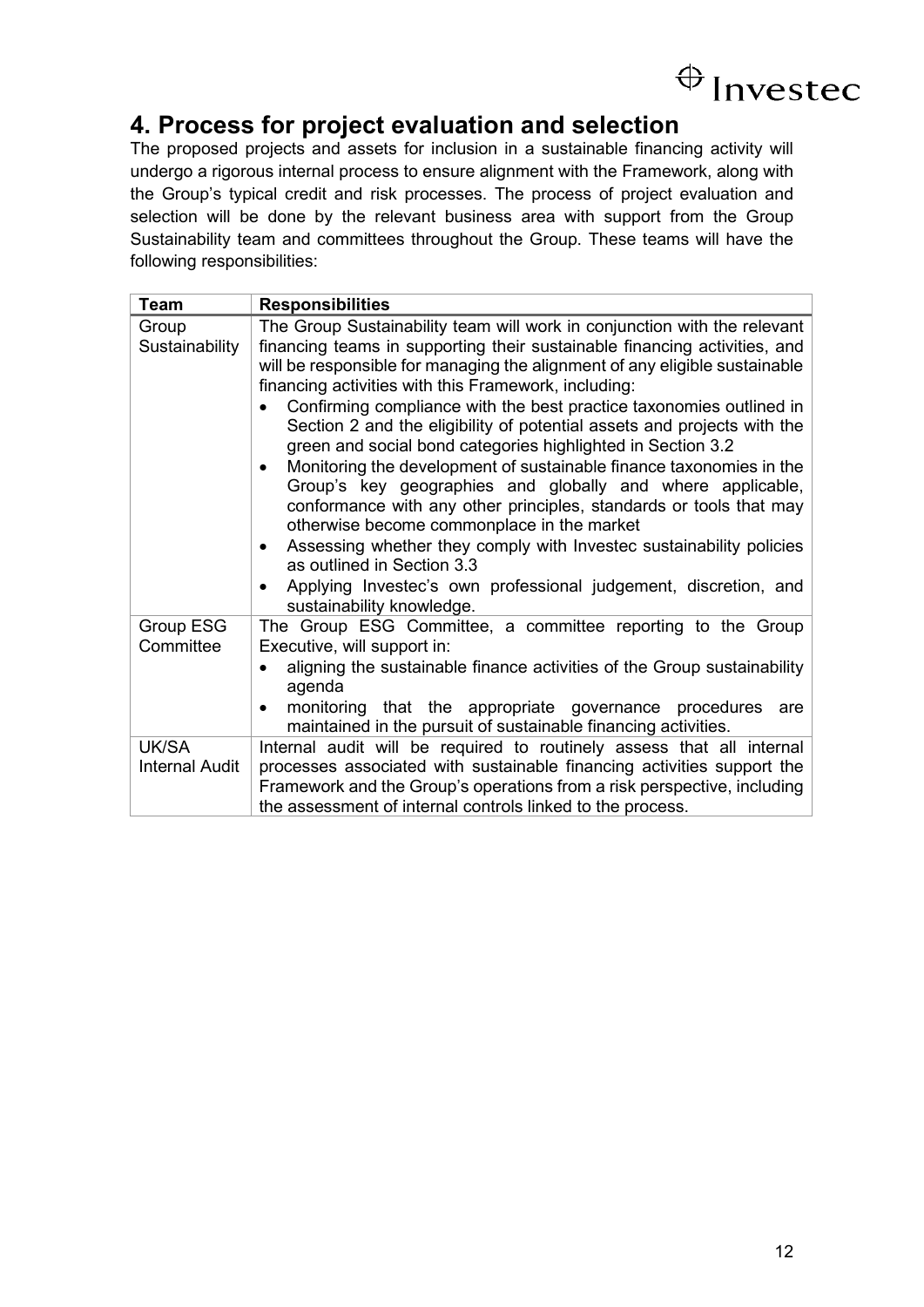

Example of a Sustainable Bond project evaluation and selection process *(This may be adjusted depending on the nature of the financial instrument)*



Additional steps will be required for public issuances of instruments in line with the Framework, which will include the following:

- 1. Regular internal monitoring
	- a. Internal monitoring of any public issuance programmes will take place by various committees to ensure compliance with the Framework.
	- b. Responsible parties: Group Sustainability, Relevant business area, Internal Audit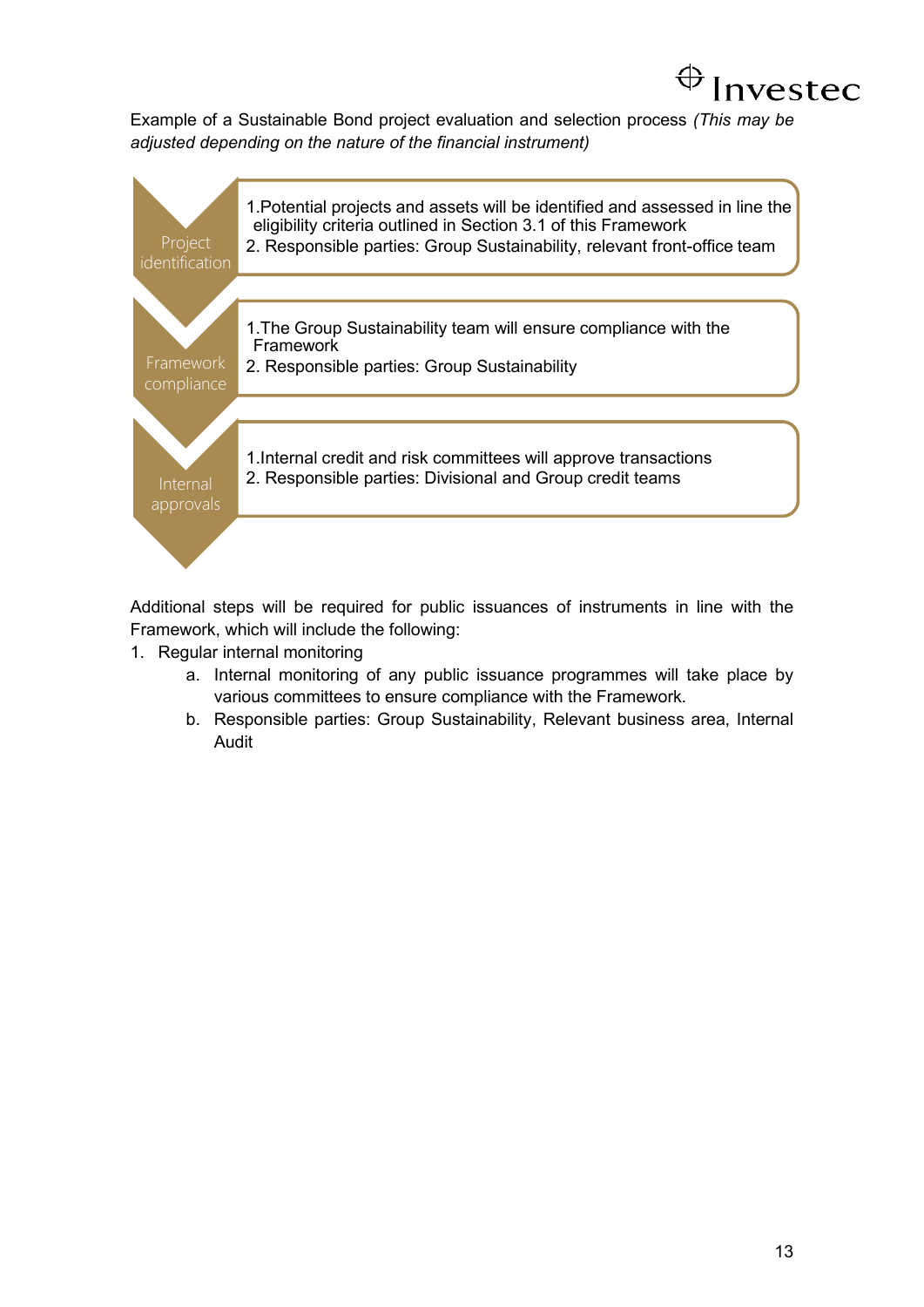

### <span id="page-17-0"></span>**5. Management of proceeds**

### <span id="page-17-1"></span>**5.1.Bond instruments**

The Treasury function will track the use of proceeds deriving from any bond instrument. For any issued bonds, the Group will establish a register, recording each specific facility allocated as Use of Proceeds for the selected bond by a unique position identifier. The register will contain the following information:

- The instrument information such as the principal amount, maturity date or the coupon
- A list of the activities supporting the Eligibility Criteria met for each of the instruments
- The net proceeds allocated to each asset/project

In case of asset divestment or if a project no longer meets the Eligibility Criteria, the Group intends to use the net proceeds to finance other activities which are compliant with the Eligibility Criteria

The Group intends to temporarily invest any unallocated proceeds in line with the Investec liquidity investment guidelines until they are able to be used for sustainable finance activities in line with the Eligible Categories.

### <span id="page-17-2"></span>**5.2.Loan instruments**

The relevant deal team will ensure that the proceeds related to any sustainable loan are being managed appropriately, whether in the capacity as the borrower or issuer.

- As the borrower, the team will track the use of proceeds in an appropriate and timely manner, to ensure that all the applicable information can be provided to the issuer as and when needed
- As the issuer, the team will maintain regular contact with the borrower to ensure that the proceeds are being used to support sustainable activities in line with the Framework and the specific loan agreement.

### <span id="page-17-3"></span>**6. Reporting**

Investec recognises investor interest in transparency of reporting and disclosure, particularly as it relates to sustainable financing activities. Therefore, we will endeavour to report on these activities as part of our Sustainability reporting suite, which is disclosed annually.

This will include disclosure of the following:

- The environmental, social and/or overall sustainability objectives of the instrument/s
- The specific sustainable finance activities that we support. This may include:
	- o A brief description of each project, instrument, asset or fund;
	- o their classification and sub-sector; and
	- $\circ$  the monetary value associated with said transaction or facility
- The expected environmental and/or social impacts
- Qualitative and/or quantitative performance indicators to measure the actual impact
- The methods and key underlying assumptions used in the preparation of the performance indicators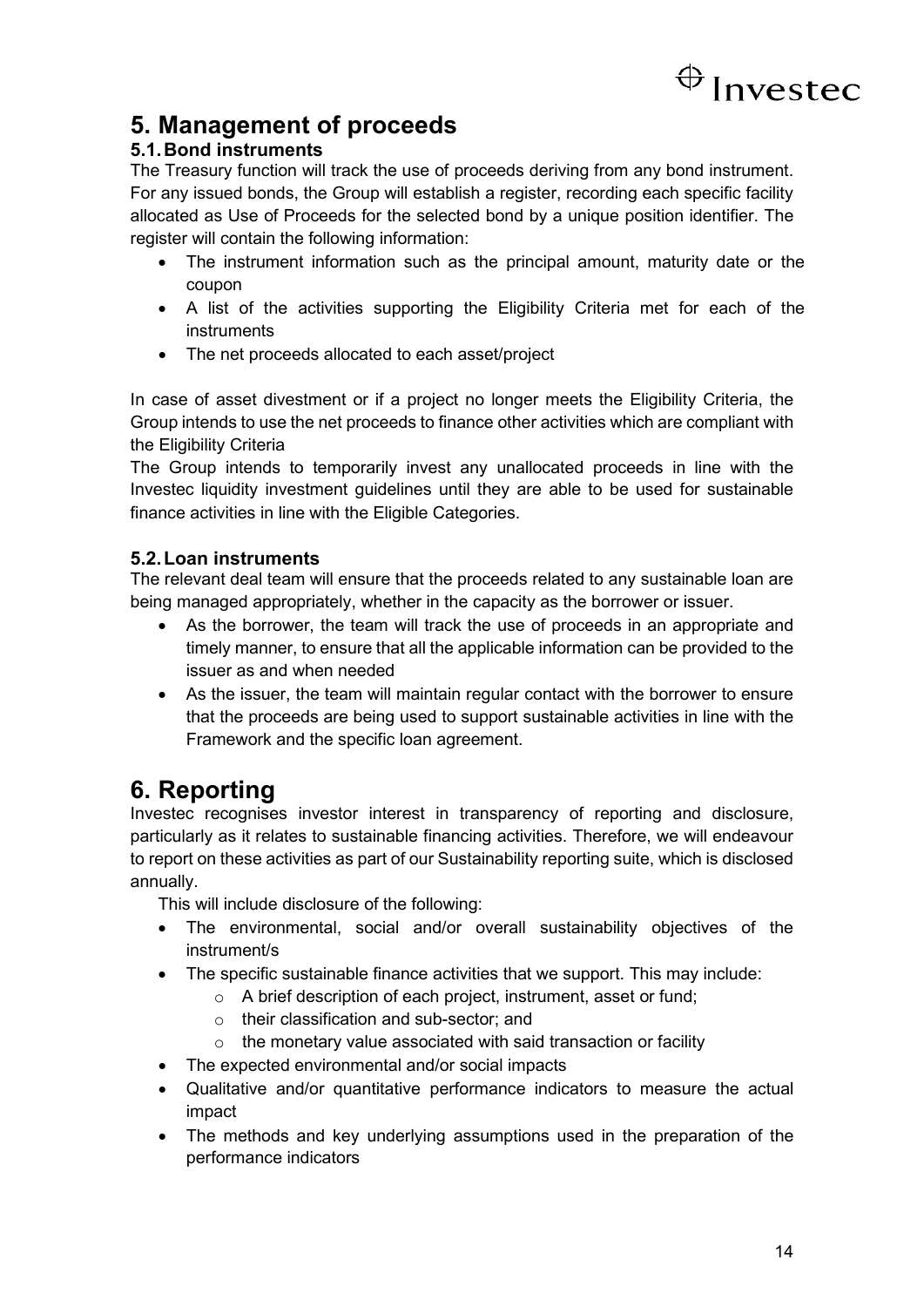

• Overall contribution to the Group's priority SDGs

### <span id="page-18-0"></span>**7. External review**

For public issuances of instruments in line with the Framework, an independent assurance provider will provide assurance of the selected projects and assets in line with the Framework. This will be provided pre-issuance and where applicable, post-issuance.

The assurance statement/s will be published publicly as part of our Sustainability reporting suite on our website.

### <span id="page-18-1"></span>**8. Ongoing developments**

The green, social, and sustainable capital finance market continues to evolve, which means current methodologies and taxonomies underpinning sustainable finance frameworks are continually being developed.

Investec recognises this complexity and seeks to utilise existing and commonly accepted mechanisms in the marketplace, such as those listed in Section 2 and others as they become available. We regularly monitor this area of taxonomy, along with participation in various working groups across both our key geographies to help engage and further develop these frameworks.

As such, this framework will be amended and updated annually in line with developing globally recognized best-practice standards and taxonomies.

This Framework has been developed in line with best practice sustainable finance guidelines and taxonomies, as outlined in Section 2 of the Framework, and has received input from Standard Chartered.



**Last update: November 2021**